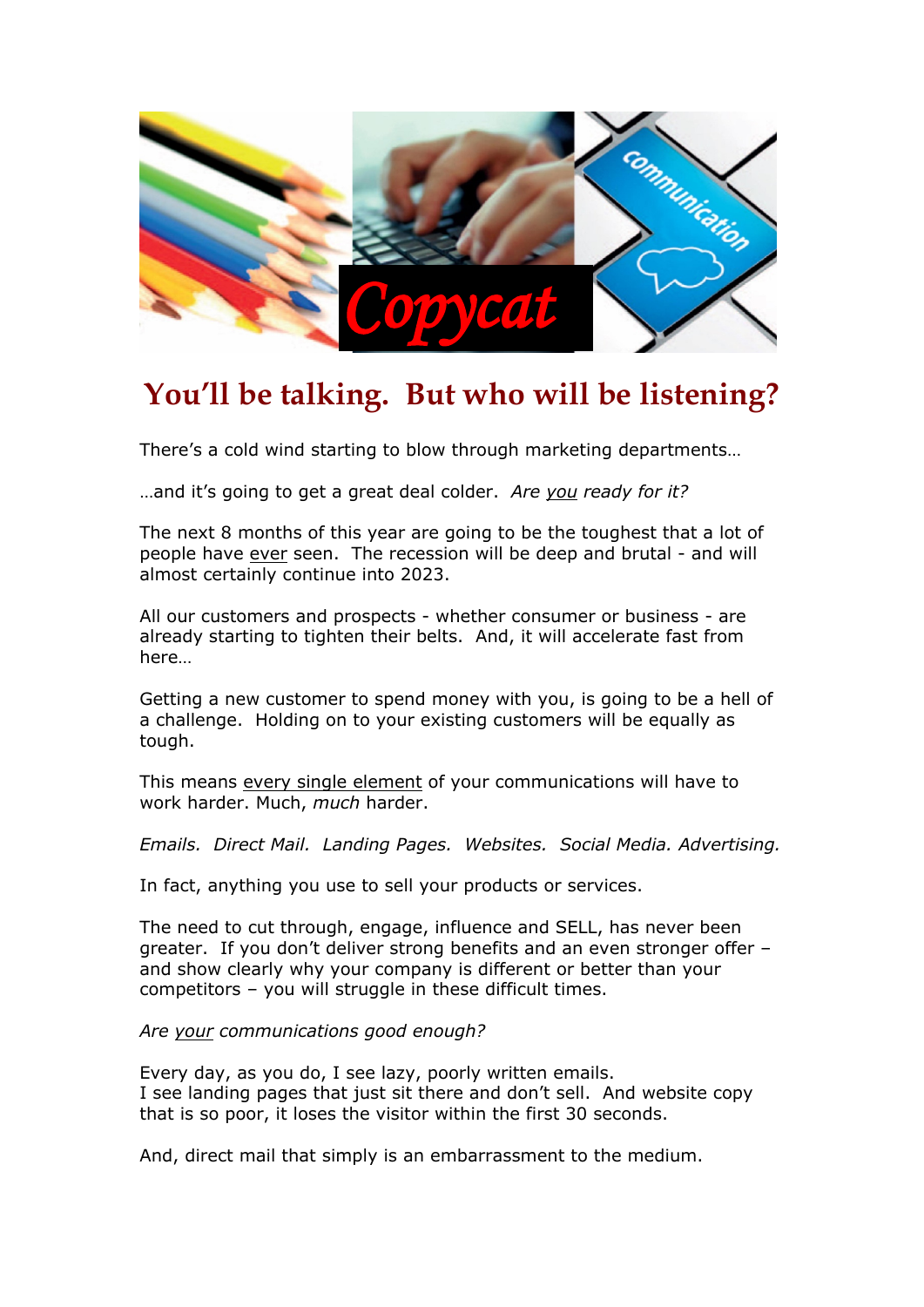It's tripe – and nearly all of it is created and written by amateurs, who haven't got a clue about how to communicate effectively.

Let's face it, the secret of success - in *any* business – is not just being good at what you do, or offering attractive benefits and good ideas - but being able to SELL them to people.

The rules of selling lie at the heart of everything.

*Do your communications sell as hard as they should?*

I have mentioned this many times, but it is something that always needs to be restated.

Words do the selling, not pretty pictures.

And it costs no more to run good, effective copy, than poor, lazy, boring copy. Poor, lazy, boring copy or "content" will not deliver in today's tough environment.

And the reason is simple…

…no one buys anything from a boring salesman, who can't even hold a decent conversation.

Writing copy that connects, engages and sells, is an art.

And, judging from the garbage that we are all subjected to these days, it's very clear that not many people know how to do it.

I have been doing it very successfully for many decades, for clients big and small - and in three continents.

My credentials are second to none.

I'm very proud to be a Hall of Fame copywriter – one of only two in Europe. It's a select club.

I am supremely confident I can help your communications deliver better results. And I'll back that up, with a solid personal guarantee.

If, in the unlikely event my work doesn't outperform your current efforts, then I'll give you your money back.

*Every single penny…*

So, don't sit on your hands. Time is of the essence.

Get rid of that 'eyes glaze over' copy and replace it with punchy selling copy, delivered by someone who knows what they are doing.